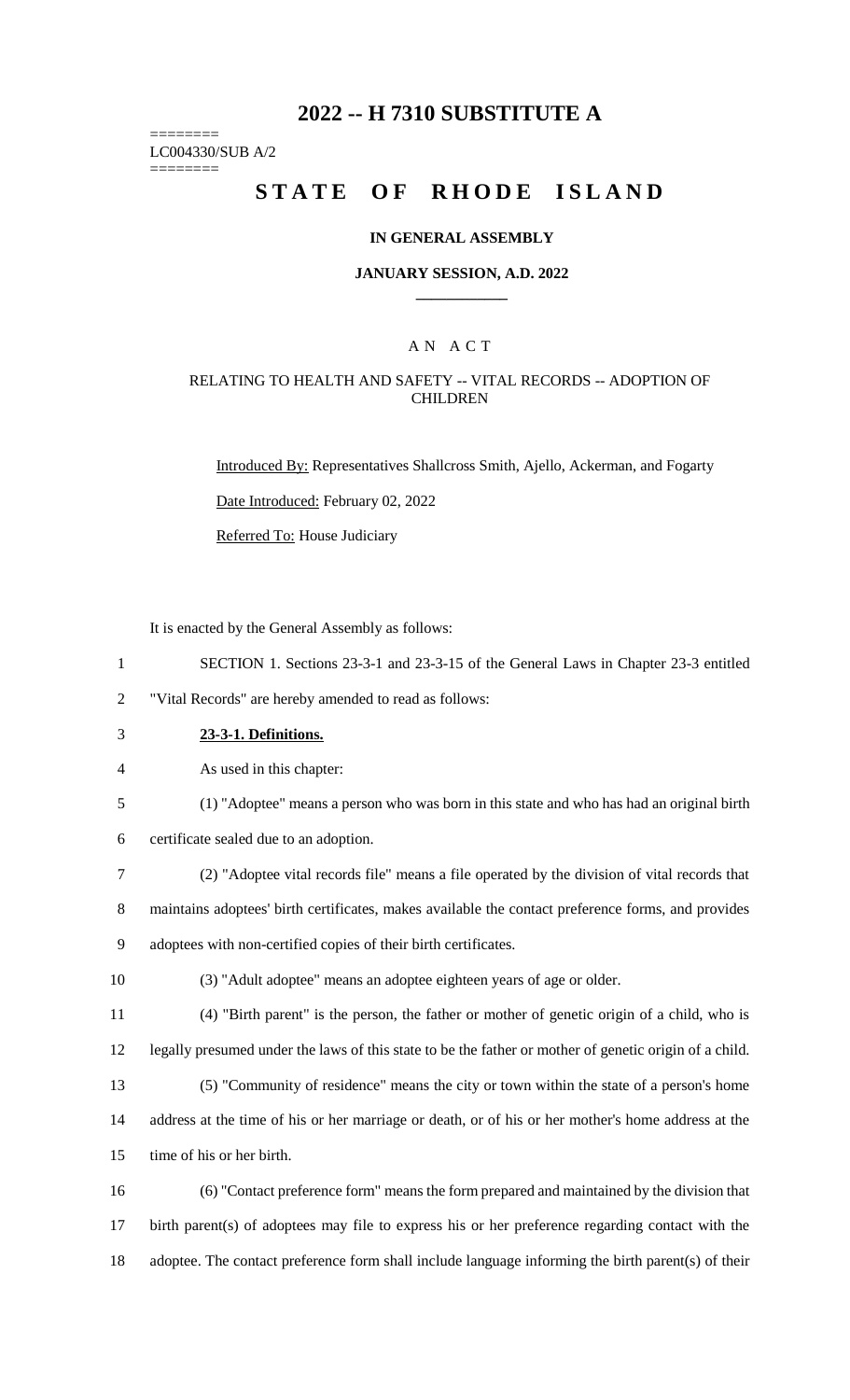- ability to provide genetic, social, and health history to the Passive Voluntary Adoption Mutual Consent Registry as defined in chapter 7.2 of title 15.
- (7) "Dead body" means a lifeless human body or parts of a lifeless human body or its bones from the state of which it reasonably may be concluded that death recently occurred.
- (8) "Direct line descendant" means a person who is in direct line to an ancestor, such as a
- biological child, grandchild, or great-grandchild.

(8)(9) "Division" means the division of vital records as defined in this chapter.

 $(9)(10)$  "Fetal death" means death prior to the complete expulsion or extraction from its mother of a product of human conception, irrespective of the duration of pregnancy; the death is indicated by the fact that after the expulsion or extraction the fetus does not breathe or show any other evidence of life such as beating of the heart, pulsation of the umbilical cord, or definite movement of the voluntary muscles.

- 13  $\left(\frac{(10)(11)}{2}\right)$  "Filing" means the presentation of a certificate, report, or other record provided 14 for in this chapter, of a birth, death, fetal death, adoption, marriage, or divorce for registration by the division of vital records.
- $\frac{(11)(12)}{11}$ "Final disposition" means the burial, interment, cremation, or other disposition of a dead body or fetus.

18 (12)(13)"Institution" means any establishment, public or private, that provides in-patient medical, surgical, or diagnostic care or treatment, or nursing, custodial or domiciliary care to two (2) or more unrelated individuals, or to which persons are committed by law.

 (14) "Legal representative" means an individual's attorney, personal representative or 22 conservator and includes a guardian appointed by the court to make decisions regarding the person of an adult.

- $\frac{(13)(15)}{24}$  "Live birth" means the complete expulsion or extraction from its mother of a product of human conception, irrespective of the duration of pregnancy, that, after that expulsion or extraction, breathes or shows any other evidences of life such as beating of the heart, pulsation of the umbilical cord, or definite movement of the voluntary muscles, whether or not the umbilical cord has been cut or the placenta is attached.
- $29 \left( \frac{(14)(16)}{2} \right)$  "Physician" means a person authorized or licensed to practice medicine pursuant to chapter 37 of title 5.
- $\frac{(15)(17)}{15}$  "Registration" means the acceptance by the division of vital records and the incorporation in its official records of certificates, reports, or other records provided for in this chapter, or births, deaths, fetal deaths, adoptions, marriages, or divorces.
- $\frac{(16)(18)}{16}$  "Signing" or "Signature" means the application of either a hand signature to a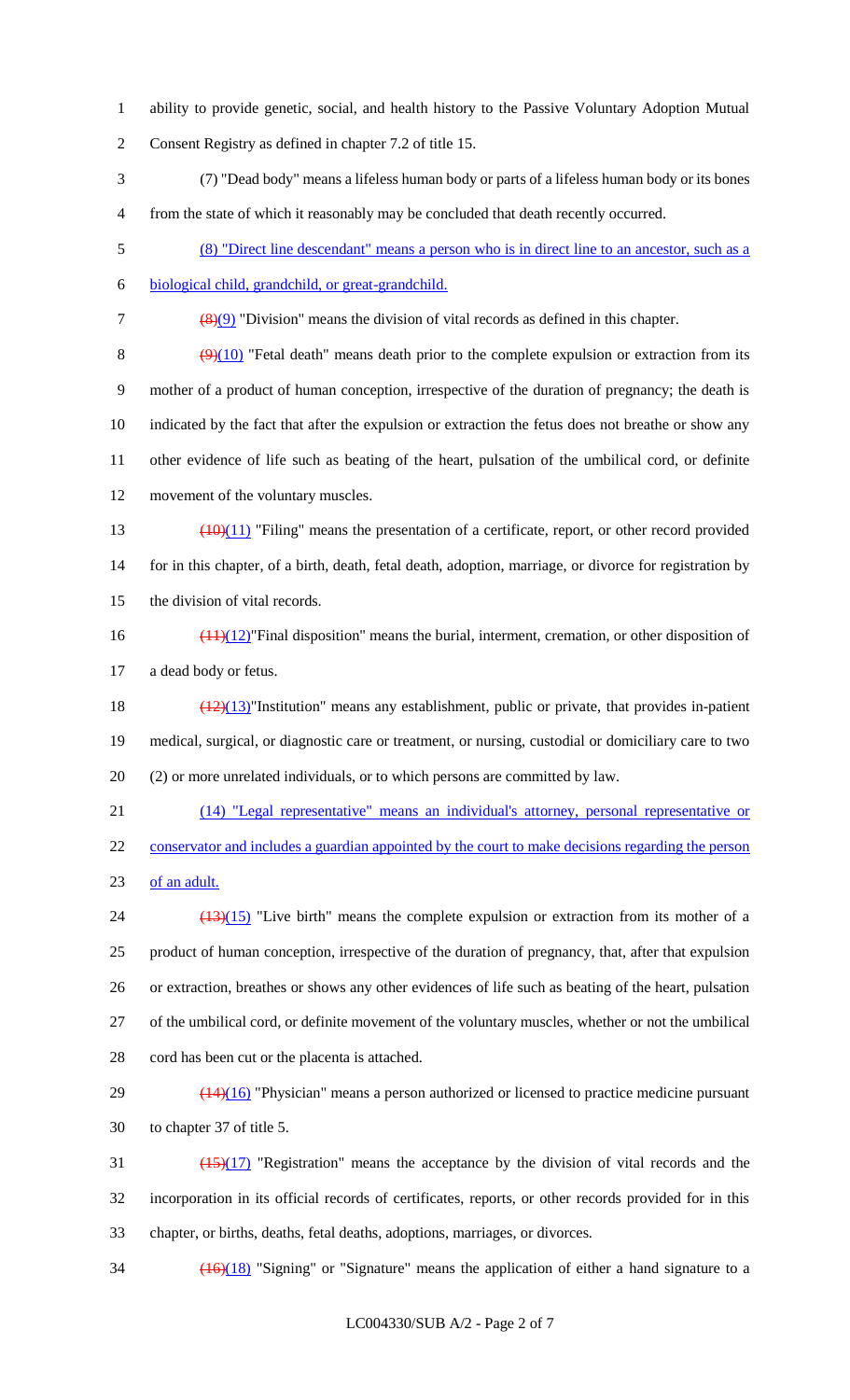paper record or an electronic process approved by the state registrar of vital records.

2 (17)(19) "System of vital records" means the registration, collection, preservation, amendment, and certification of vital statistics records, and activities related to them including the tabulation, analysis, and publication of statistical data derived from those records.

 (18)(20) "Vital records" means records of birth, death, fetal death, marriage, divorce, and data related to those records.

 **23-3-15. New certificates of birth following adoption -- Legitimation and paternity determination New certificates of birth following adoption -- Legitimation and genetic parent determination.**

 (a) The state registrar of vital records shall establish a new certificate of birth for a person born in this state when he or she receives the following:

 (1) An adoption report as provided in § 23-3-14 or a certified copy of the decree of adoption together with the information necessary to identify the original certificate of birth and to establish a new certificate of birth; except that a new certificate of birth shall not be established if the court decreeing the adoption, the adoptive parents, or the adopted person requests that a new certificate shall not be established.

 (2) A request that a new certificate be established and evidence required by regulation proving that the person has been legitimated, or that a court of competent jurisdiction has 19 determined the **paternity** genetic parent of the person; provided, however, that where a court of 20 competent jurisdiction has determined the **paternity** genetic parent of the person, the name of the person who has been adjudicated as being the father shall be inserted on the birth certificate.

 (b) When a new certificate of birth is established, the actual place and date of birth shall be shown. It shall be substituted for the original certificate of birth.

24 (1) Thereafter, the original certificate and the evidence of adoption, paternity parentage, or legitimation shall not be subject to inspection except as allowed by this chapter in the case of adoption by the adult adoptee, or upon order of a court of competent jurisdiction, or as provided by regulation.

 (2) Upon receipt of a notice of annulment of adoption, the original certificate of birth shall be restored to its place in the files and the new certificate and evidence shall not be subject to inspection except upon order of a court of competent jurisdiction.

 (3) Upon receipt from a passive voluntary adoption mutual consent registry of a certificate provided for in § 15-7.2-12(b), the adult adoptee named in the certificate shall be entitled to receive non-certified copies of his or her original birth certificate.

(c) If no certificate of birth is on file for the person for whom a new certificate is to be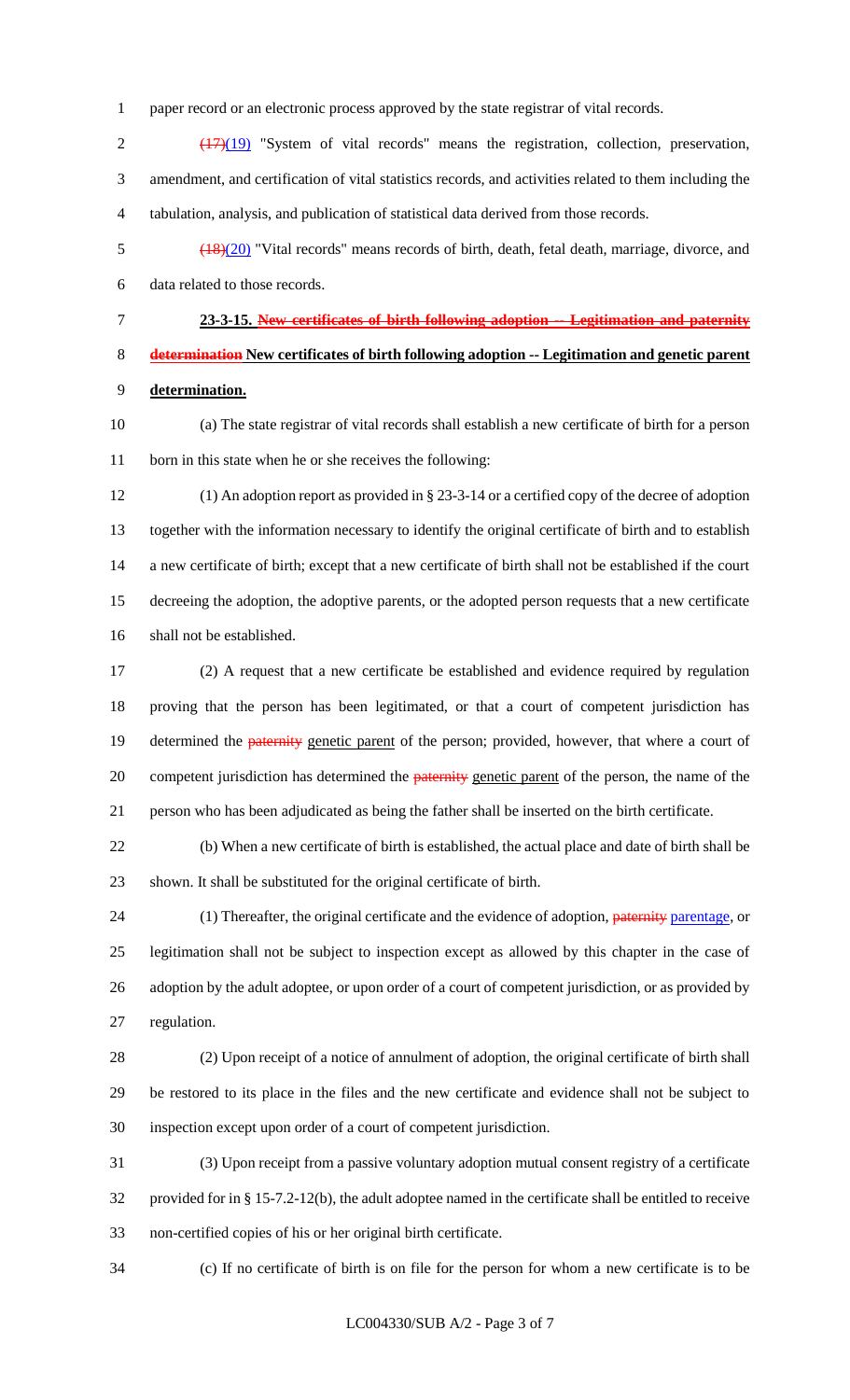established under this section, a delayed certificate of birth shall be filed with the state registrar of vital records as provided in § 23-3-12 or § 23-3-13, before a new certificate of birth is established, except that when the date and place of birth and parentage have been established in accordance with this chapter in the adoption proceedings, a delayed certificate shall not be required.

 (d) When a new certificate of birth is established by the state registrar of vital records, all copies of the original certificate of birth in the custody of any custodian of permanent local records in this state shall be sealed from inspection or forwarded to the state registrar of vital records, as he or she shall direct.

 (e)(1) The state registrar shall, upon request, prepare and register a certificate in this state 10 for a person born in a foreign country who is not a citizen of the United States and who was adopted through a court of competent jurisdiction in this state. The certificate shall be established upon receipt of a report of adoption from the court decreeing the adoption, proof of the date and place of the child's birth, and a request from the court, the adopting parents, or the adopted person if eighteen (18) years of age or over that a certificate be prepared. The certificate shall be labeled "certificate of foreign birth" and shall show the actual country of birth. After registration of the birth certificate in the new name of the adopted person, the state registrar shall seal and file the report of adoption which shall not be subject to inspection except upon order of a court of competent jurisdiction or as provided by regulation.

 (2) If the child was born in a foreign country but was a citizen of the United States at the time of birth, the state registrar shall not prepare a "certificate of foreign birth" and shall notify the adoptive parents of the procedures for obtaining a revised birth certificate for their child through the U.S. Department of State.

 (f) When a new certificate of birth is established following an adoption or legitimation in this state, and when no record of the original birth is on file at the city or town of occurrence, the state registrar of vital records shall cause a copy to be filed with the registrar of births in the city or town where the child was born and the city or town of residence of the parents indicated on the new certificate, if that residence is within the state.

 $(28 \t (g)(1)$  The division shall establish, maintain, and operate the adoptee vital records file. Beginning July 1, 2012, upon written application by an adult adoptee who was born in the State of Rhode Island the division shall issue to the applicant a non-certified copy of the unaltered, original 31 certificate of birth of the adoptee, <u>or if the adopted person is deceased, the adopted person's direct</u> line descendants, or the legal representative of such adopted person, in accordance with the provisions of § 23-3-23, with procedures, filing fees, and waiting periods identical to those imposed upon non-adopted citizens of the state.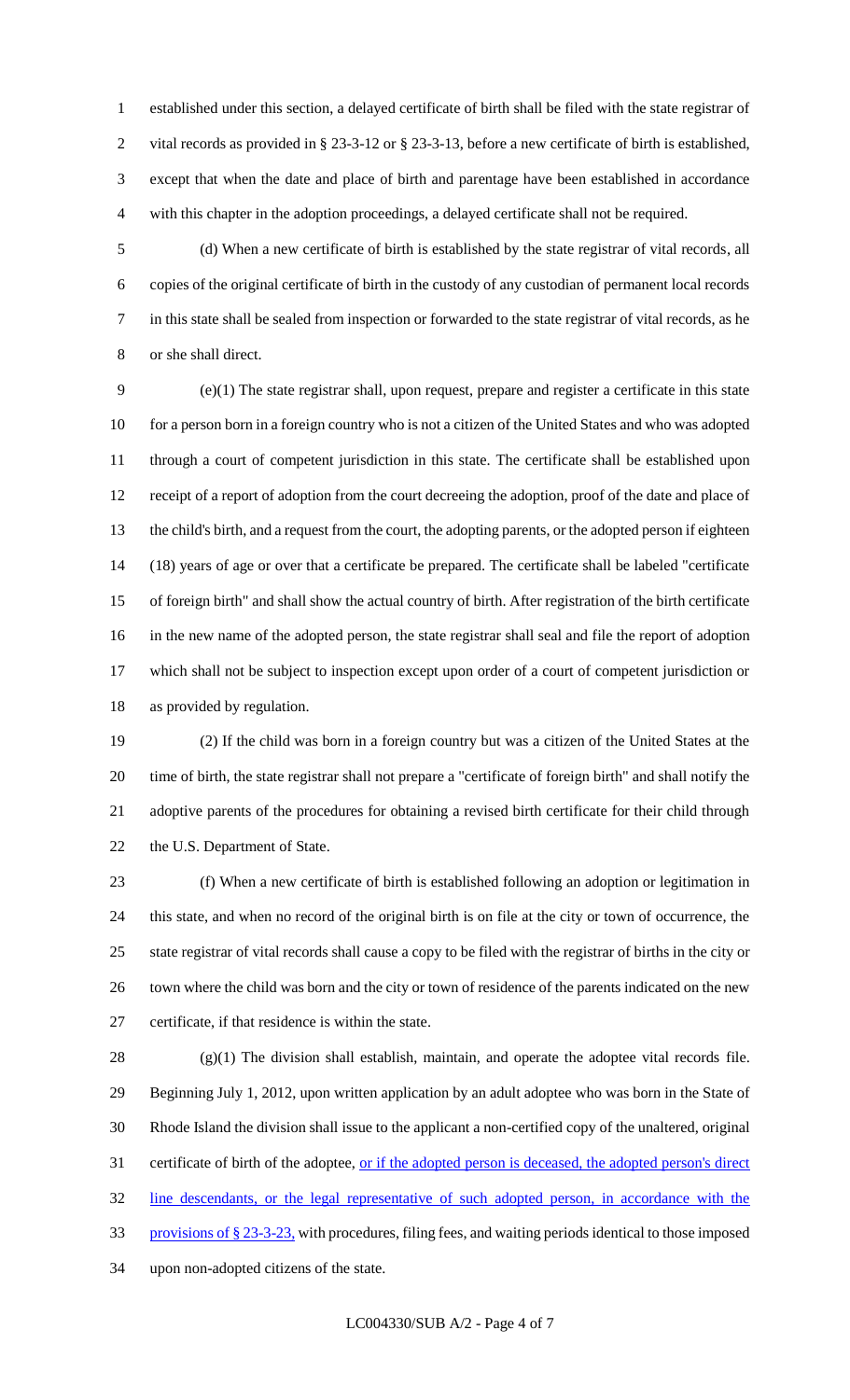(2) The division shall prescribe and, upon request, shall make available to each birth parent of an adoptee named on the original birth certificate, a contact preference form on which the birth parent may state a preference regarding contact by an adoptee who is the birth child of the birth parent. The contact preference form shall be returned to the division. Upon such a request, the division shall also provide the birth parent with an updated medical history form, which may be completed and returned to the Passive Voluntary Adoption Mutual Consent Registry. The contact preference form shall provide the birth parent with the following options from which the birth parent shall select one:

"(a) I would like to be contacted.

(b) I would prefer to be contacted only through an intermediary.

(c) I would prefer not to be contacted at this time."

 (3) When the division receives a completed contact preference form from a birth parent, the division shall place the form on file and create an index of all contact preference forms filed. When the vital records office receives a request for an original birth certificate they will then open the adoptee's sealed file and check the file for the names of the birth parent(s). These names will then be cross referenced with the birth parent(s) names listed on the contact preference form index. If there is a match, the vital records office will provide the adoptee a copy of the contact preference 18 form. The division shall inform the adoptee of his or her right to contact the Passive Voluntary Adoption Mutual Consent Registry to see if an updated medical history form has been filed by his or her birth parent.

 (4) Beginning September 1, 2011, the division shall make reasonable efforts to inform the public of the existence of the adoptee vital records file; the ability of adult adoptees born in the State of Rhode Island to access non-certified copies of their birth certificates subject to the provisions of this chapter; and the ability of the birth parent(s) of adoptees to file a contact preference form with the division of vital records.

 (h) The division shall maintain the following statistics that shall be made available to the general public on a quarterly basis or more frequently if possible:

(1) Number of original birth certificates released since the effective date of this bill;

(2) Number of contact preference forms filed; and

 (3) Number of birth parent(s) who indicated on the contact preference form that they would like to be contacted, would like to be contacted but only through an intermediary, or do not want to be contacted.

SECTION 2. This act shall take effect upon passage.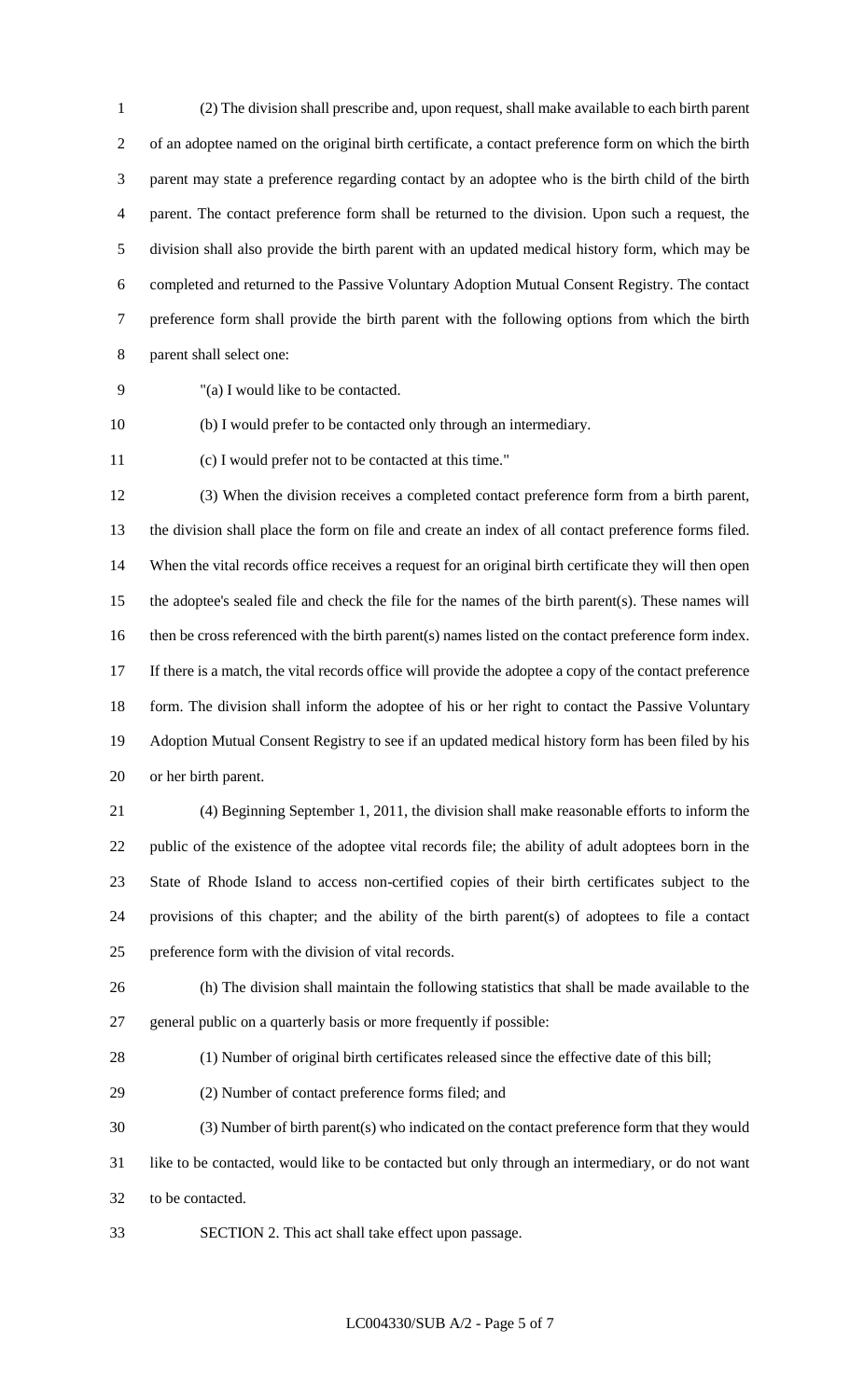#### ======== LC004330/SUB A/2 ========